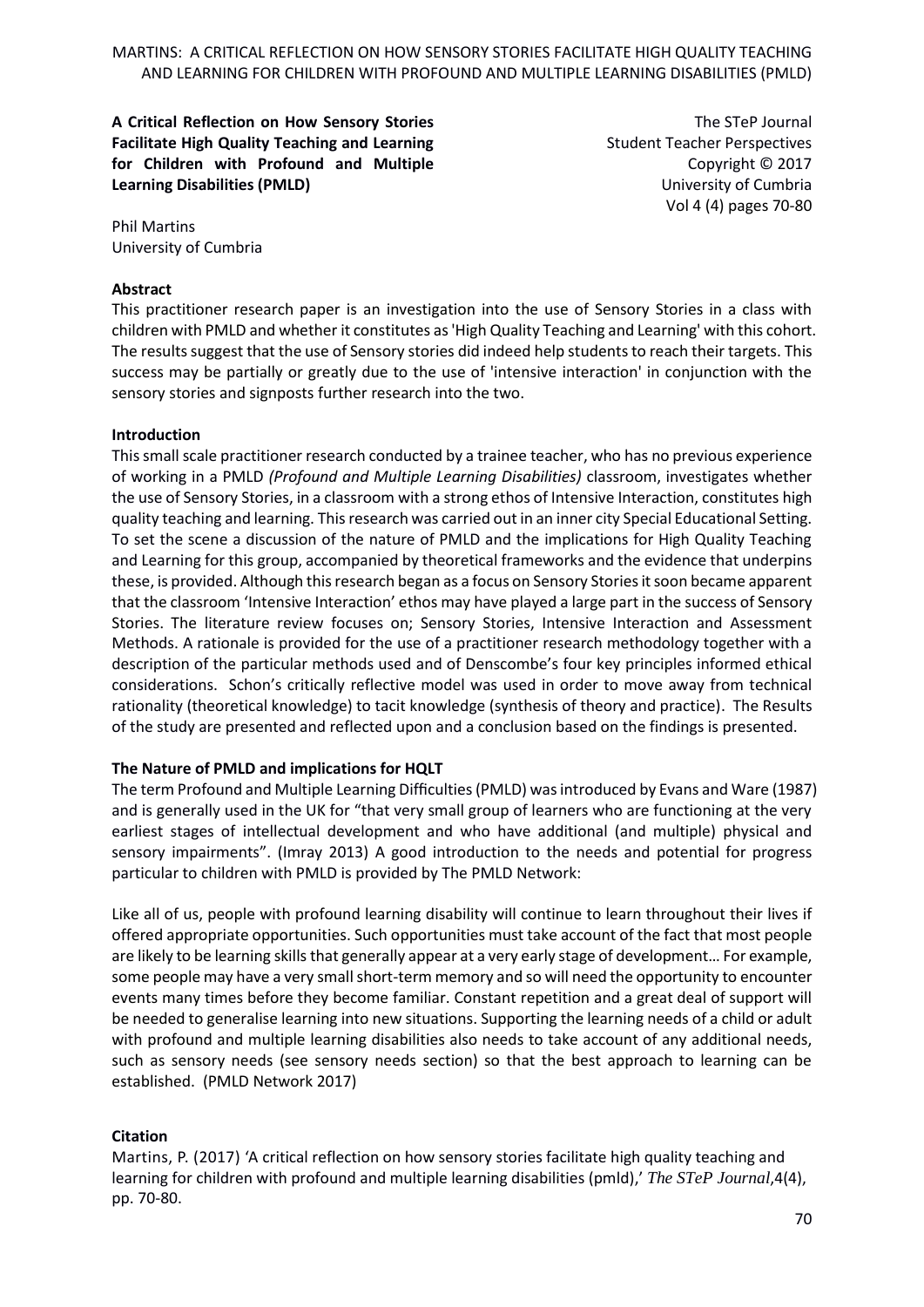With respect to Vygotsky's (1978) classification of children's cognitive functioning into age-based groups, Rieber and Carlton (1993) suggest that children with PMLD will function "in the zero to two years range". However Lacy points out that "it is not possible directly to equate infants in the first few months of life to older children who appear to be at the same stage of development" (Lacy 1996) because this does not take account of their years of life experience.

In his constructivist theoretical framework for cognitive development in children, Piaget (1969) describes an initial Sensorimotor Stage, in which the child learns about the world through their movements and senses and this approximates to Vygotskys zero to two years range. Children with PMLD are generally considered to operate within this sensorimotor stage of development. According to Cherry children utilise skills and abilities they were born with (such as looking, sucking, grasping, and listening) to learn more about the environment. (Cherry 2016)

In contrast to neurotypical infants, children with PMLD will be limited, by their motor and sensory disabilities and any health conditions, in their ability to explore the world. To compensate for this their teachers may bring motorsensory experience to the child. These adults will need particular skills in order to discern whether their efforts are beneficial as, Lacy says:

- Most children with PMLD will be developing communication very slowly and
- perhaps unconventionally in that they are likely to make considerable use of
- non-verbal communication instead of spoken language. Adults working with
- children with PMLD need to be accomplished interpreters of the tiny and often
- inefficient indications of their thoughts and emotions. (Lacy 1996)

There is copious literature about HQLT (High Quality Learning and Teaching) but does this transfer well to children with PMLD? We need to separately consider what constitutes high quality learning and high quality teaching. Lists of what constitutes HQLT, were compiled by authors such as Good and Brophy (1994), Cotton (1995) and Danielson (1996). Of these Danielson's list seems the most comprehensive. For this study however we will focus on the work of Coe, Aloisi, Higgins and Elliot who write "We define effective teaching as that which leads to improved student achievement using outcomes that matter to their future success." This seems relevant for children with PMLD, so long as the outcomes reflect realistic targets. They go on to explain that:

…student progress is the yardstick by which teacher quality should be assessed. Ultimately, for a judgement about whether teaching is effective, to be seen as trustworthy, it must be checked against the progress being made by students

(Coe, Aloisi, Higgins and Elliot 2014).

For children with PMLD, who will progress in very small increments, a more sensitive measure than 'yardstick' may well be needed. Overall these authors state there is strong evidence that Pedagogical content knowledge and Quality of instruction impact on outcomes. They state; "As well as a strong understanding of the material being taught, teachers must also understand the ways students think about the content…" (Coe, Aloisi, Higgins and Elliot 2014). This seems to apply to children with PMLD, however an understanding of the child's abilities, disabilities, developmental stage and medical conditions also seems necessary to tailor teaching to the child's ability to learn.

In respect of high quality learning Wolke opines that "attention, or engagement, is the most important predictor of successful learning outcomes for a child, even above IQ" (Wolke 2013) and Imray

# **Citation**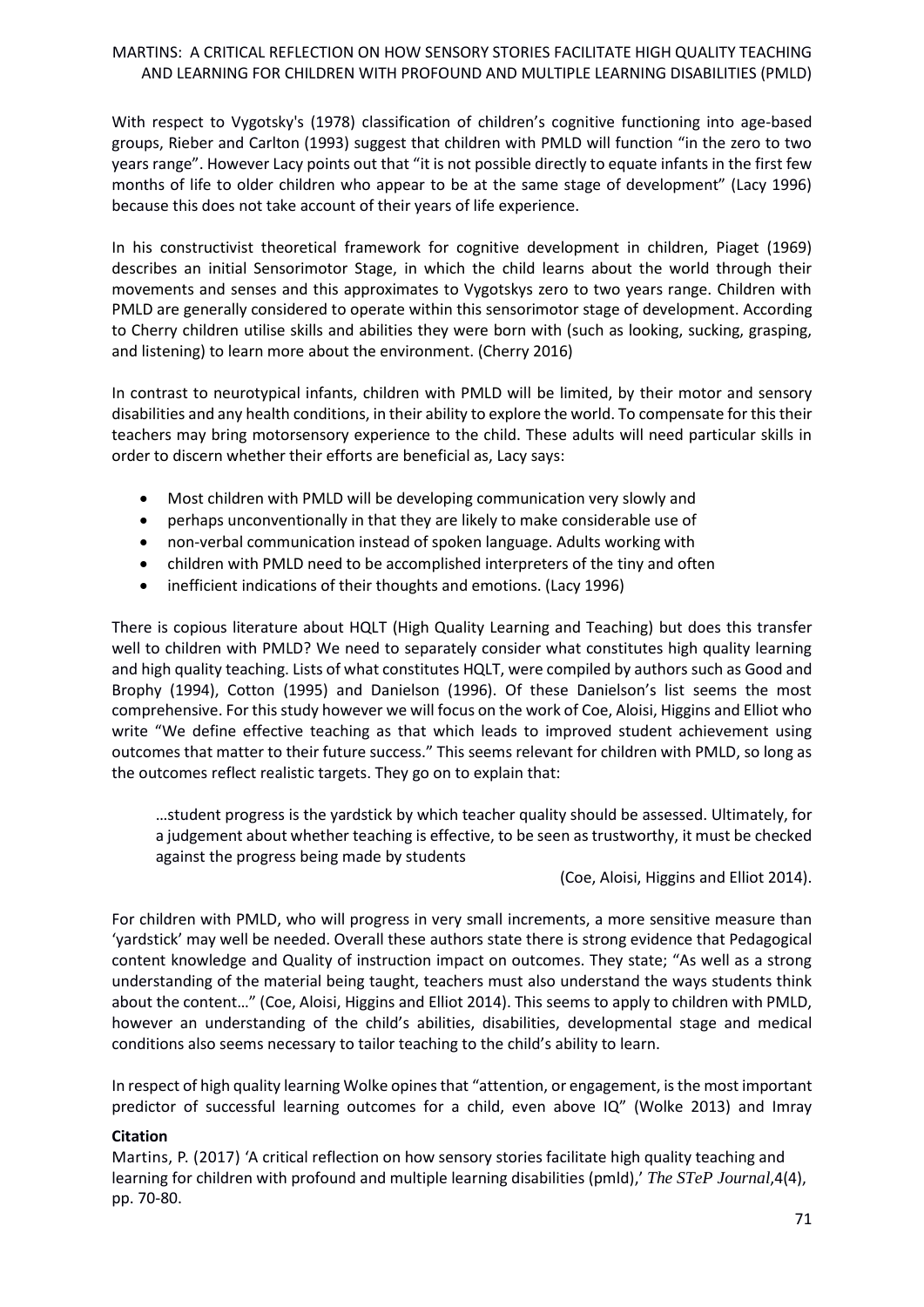comments that "Multiple studies over several decades have clearly demonstrated that without engagement there is no meaningful learning..." (Imray 2013)

In relation to people with PMD (physical and mental disability) Carpenter comments on "the importance of maximising the arousal and connectivity of individuals in this group, who are typically affected by a myriad of intrapersonal complications including sensory, intellectual and physical challenges". (Carpenter 2015).

Before assessing performance of children with PMLD it is important to take into account their behaviour state. On behaviour state measures, Arthur (2004), describes how these "provide an index of the observed level of engagement and responsivity in students with PMD, examples of which include Awake, Active, Alert, Crying and Agitated, Asleep, and so on." Carpenter (2015) advised that research demonstrates how factors intrinsic to the child with PMD shape their functioning.

### **Literature review**

*Sensory Stories*

Taking it to be that children with PMLD are at broadly at the sensorimotor stage of development and taking into account Gascoyne's opinion that:

Recognizing the importance of the senses as a gateway to all learning is fundamental to tailoring appropriate provision, essential for fulfilling children's potential. It is also crucial to meeting the needs of children with sensory processing difficulties

(Gascoyne, 2012).

and Downing, Aldrich and Shelly's opinion that; "All children exhibit the need for sensory activities and will usually respond to them by focusing better in the classroom, increasing interactions with peers, and improving overall daily functioning." (Downing, Aldrich and Shelly 2006) An intervention using the senses seems to be suitable for children with PMLD. Gascoyne goes on to say: "Sensory-rich play is an inclusive way of encouraging learning and development, with the hands-on approach appealing to children with different thinking and learning styles" (Gascoyne, S. 2012).

In 2003, Occupational Therapists Deborah Marr and Victoria Nackley, originally developed the idea of Sensory Stories as interventions for children, with autism, who are hypersensitive to sensory input. Although most of the literature relates to this original description of a Sensory Story it is not the approach used for teaching children with PMLD. Patterson's description better exemplifies Sensory Stories as used in PMLD classrooms and is the approach used in the study:

A Sensory Story is a narrative composed of simple lines of text. Each line has an accompanying sensory experience that supports the story. An effective story includes unique elements that target a student's sense of sight, sound, taste, touch and smell. For example, touching a pencil is not strongly stimulatingbut touching something gooey will likely elicit more emotion or communication.

Each line (or couple of lines)-and a photo depicting the text-go on a laminated card. As you read each card with the student or client, the student experiences the sensory stimulus (Patterson, 2016)

Patterson goes on to say that "Presenting the story consistently and repeatedly may help to establish neural pathways and aid in the overall development of communication." (Patterson, 2016) Imray appears to concur with this approach, contending that:

### **Citation**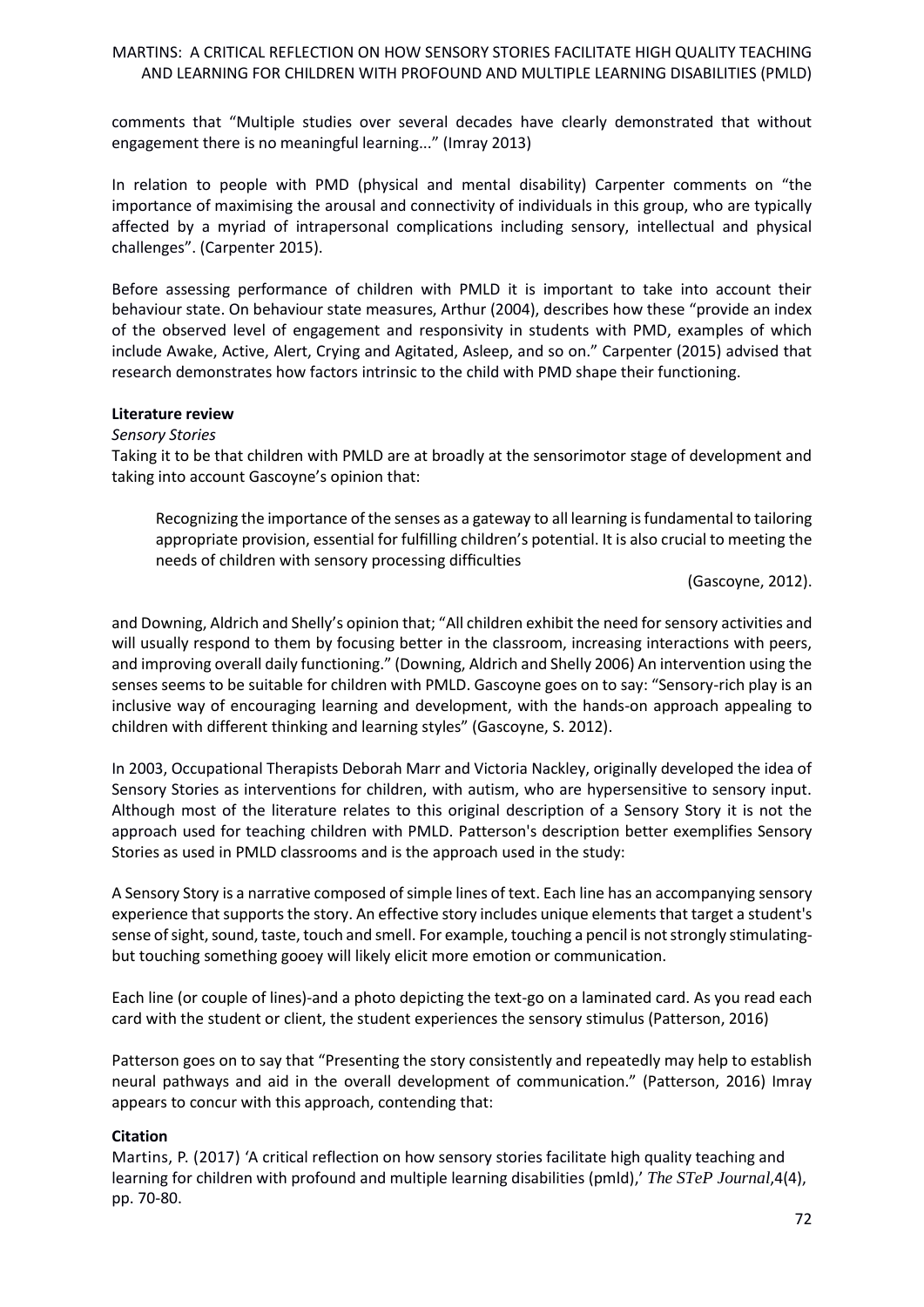...pupils with profound and multiple learning difficulties are highly unlikely to learn to communicate, eat, reach out, make choices, pro-actively engage with others effectively, unless 'distinct kinds of teaching' are used...

(Imray 2013).

Lacey expands upon the method of Sensory stories in use with children with PMLD stating:

There are a range of ways of sharing stories with people with PMLD. Involving people with PMLD in storytelling is usually multi-sensory and is unlikely to focus on a book, although the story may have originally come from a book. The multisensory experience of storytelling is likely to involve objects to touch, look at and listen to: - things to smell and even to taste. Suitable sentences are only usually a few sentences long with each sentence being repeated several times to help the listeners to become familiar with them and to learn to anticipate what is coming next

(Lacey 2012).

### *Intensive Interaction (II)*

Firth et al (2008) define Intensive Interaction as 'a socially interactive approach to developing the preverbal communication and sociability of people with severe or profound and multiple learning disabilities'. A practitioner would mirror closely observed expressions (facial, bodily, verbal) of the person with PMLD. Intensive interaction is variously described as; involving oneself "warmly in the behaviours which seem important to the client" (Nind and Hewett 1994), an approach which encourages "the child to use meaningful communication where none has been apparent" (Lacey 1996) and interacting with "...emphasis on pleasure and encouraging the child to enjoy human contact..." with "...facial expressions or tickles or 'blowing raspberries' or any other little action the child finds enjoyable." (Lacey 1996). It involves "playfulness and joining the child on their own terms as in early parent-child interaction." Nind also includes additional measures such as; "...Respond to each individual's behaviours as if they have communicative significance… and ...follow each individual's lead and share control of social activities..." Nind 1996)

Weedle justifies the use of Intensive interaction stating that:

Overall, there is evidence that Intensive Interaction can enhance social engagement and communication for people with severe-profound intellectual disability, which suggests its use in clinical practice is warranted

(Weedle, S. 2016).

### *Assessment Methods*

Since, for this study, pupil progress is the main barometer for both the quality of learning and the quality of teaching, it is germane to examine issues around assessment of progress in children with PMLD. Lacey (2010) writes that whilst teachers, directed by the needs of their pupils, do set targets, these targets must always follow "a strengths and needs analysis with clear reference to developing pupils' understanding as well as skills." (Lacey 2010). Imray and Hinchcliffe (2013) point out that a high number of targets makes recording difficult and risks compartmentalisation of learning. The Welsh Assembly Government have compiled "The Routes for Learning seven key milestones" (WAG, 2006) (see Appendix 2) and also caution that any one milestone may not be relevant to all children and all children may reach milestones in different sequence and at different rates.

### **Citation**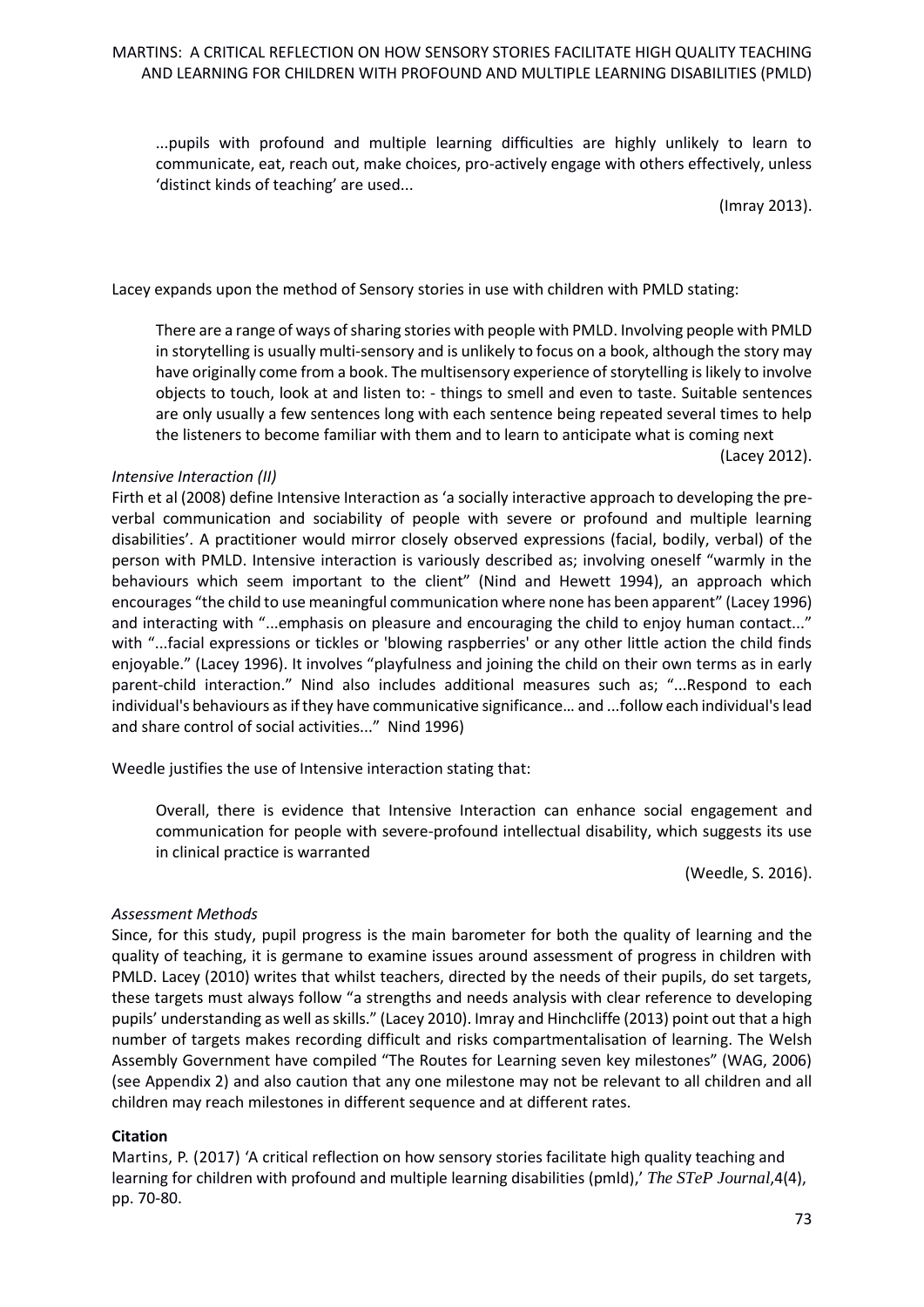Imray et al (2010) raises the legitimacy of retrospective target setting:

Individual progression may only be recognised in retrospect, at the end of each session, week, half-term, term and/or end of year. This retrospective target setting is legitimated by the tendency of objectives or target based teaching to narrow the learning opportunities offered to those with PMLD

(Imray, Gasquez navarro, and Bond, 2010).

For this study the assessment measures that were used held a broad set of possible targets and those which had been achieved were retrospectively recorded.

Lacey comments that SMART (Specific, Measurable, Achievable, Realistic, Time-related) targets have been used in schools for pupils with severe and profound learning disabilities (SLD/ PLD) but these do not seem to apply well with pupils with PMLD because they can take a long time to move onto the next measurable skill but still be learning. Lacey describes SCRUFFY targets: Student-led, Creative, Relevant, Unspecified, Fun and For Youngsters (Lacey 2010).

## **Methodology**

Practitioner research is a methodology which operates under the interpretivist paradigm. Burton and Bartlett explains that:

For the interpretivist there is no one objective reality that exists outside the actor's explanations, just different versions of events. Pupils, the class- room teacher, other teachers at the school, parents, all have a view of what goes on and act according to how they interpret events. The researcher in this paradigm seeks to 'understand' these actions

(Burton and Bartlett 2005).

Whilst the positivist is concerned with quantifying data and attempting to reach an objective truth, the interpretivist is more concerned with recording and exploring the tapestry of differing viewpoints and perspectives and, as Burton and Bartlett go on to explain, seeks to "achieve an in-depth understanding and detailed description of a particular aspect of an individual, a case history or a group's experience(s). The reason for achieving this understanding is explained by Menter et al who state that "One of the common motivations for undertaking a collaborative research project in a school or college is the desire to improve practice" (Menter et al 2011).

Practitioner research was selected as the methodology for this project for a number of reasons. Firstly I aimed to inform his own practice because he had been on placement in a special educational setting and self-identified personal lack of knowledge about how to achieve HQLT in a PMLD classroom. This practitioner research approach suits the constraints of the circumstances for the study namely, short period, small scale, low participant number and one researcher with one peer observer. The research is collaborative and may be used to inform the practice of the researcher, the peer observer and the rest of the student cohort (given group discussion about the research). The research is open to scrutiny from peers and can be democratically analysed along with the rich web of issues and viewpoints arising.

An advantage of practitioner research is that regular analysis of data allows teachers to inform their practice in the midst of their study and to act on their findings without having to revise the study. (Campbell, 2013)

# **Citation**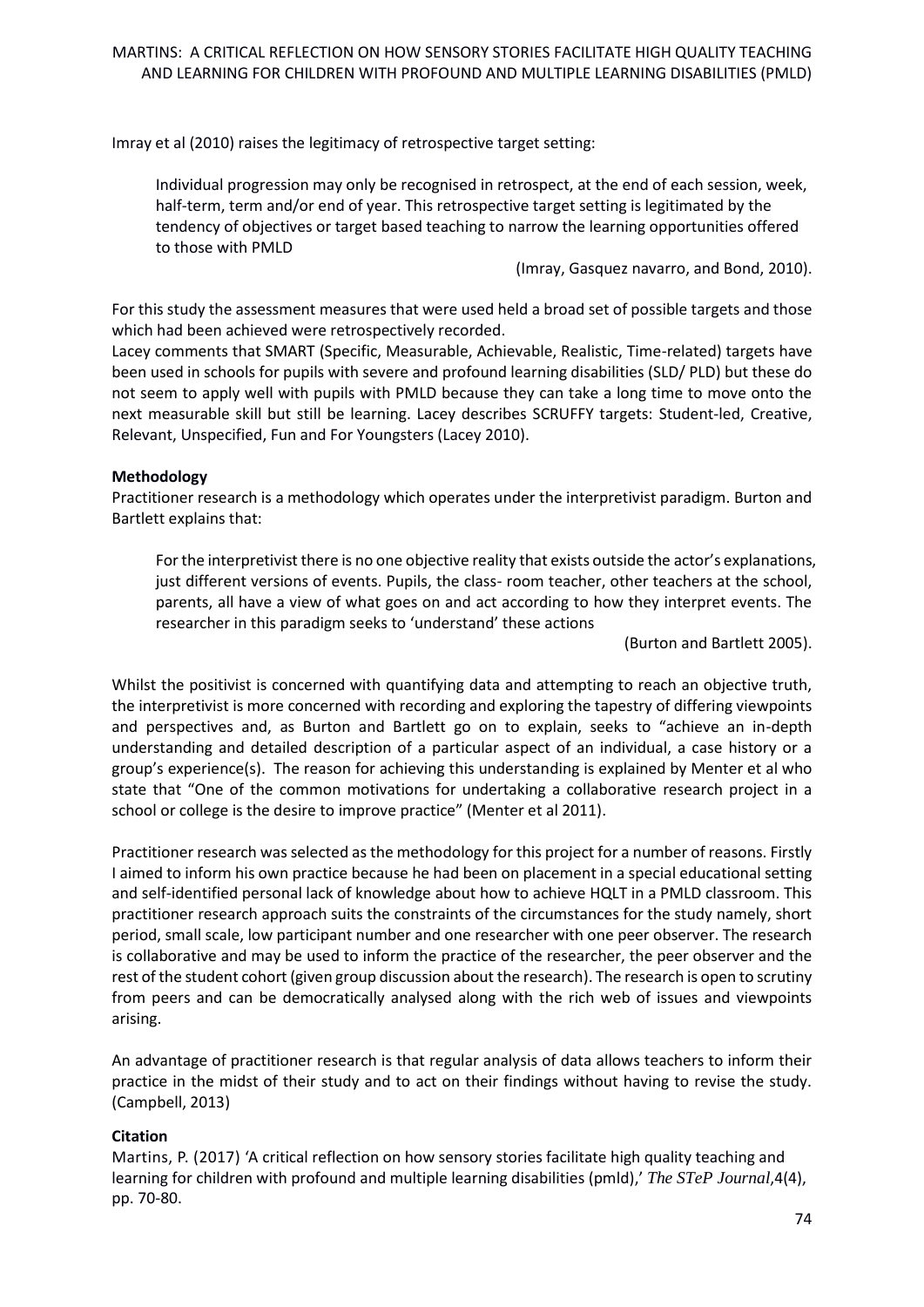This is particularly relevant in this study as I became aware of the importance of the class approach of 'Intensive Interaction' midway through the study and was able to further investigate its relevance without making major changes to the project.

Smith and Lyte encompass the strengths of practitioner research when they say that it is about:

...posing, not just answering, questions, interrogating one's own and others' practices and assumptions, and making classrooms sites for inquiry—that is, learning how to teach and improve one's teaching by collecting and analysing the "data" of one's daily life in schools (Cochran-Smith & Lytle, 1999).

### *Ethics*

The ethical considerations of this research have been informed by Denscombe's key principles which state that the researcher must: protect the interests of participants, ensure participation is voluntary based on informed consent, avoid deception and operate with integrity and comply with the law of the land (Denscombe 2004). To comply with these requirements the researcher has sought written consent from the class teacher, as the children within her class are unable to give consent themselves. The Class teacher was provided with a consent form and an information sheet outlining the aims and methods of the research before the research began. It was made clear that the teacher can withdraw consent for any students at any time without having to give a reason.

The University ethics form was completed, up to date researcher DBS check was provided to the research school, anonymisation of the educational setting and all participants' identities was undertaken and all videos and photographs were taken on equipment belonging to the school and images remain the property of the school.

### *Methods*

I went into the classroom 2 weeks early and; made enquiry about the children's abilities, disabilities and needs, read student profiles and workbooks and took part in all of the lessons using interventions such as process based learning, aromatherapy and massage therapy, Sensory Stories, multisensory environments and music therapy. I practised using Intensive Interaction, worked with children on contingency awareness (cause and effect) and experienced the high level of personal care needed by the children. Sensory Stories were chosen as the research intervention because these seemed to result in a strong level of engagement from the children and seemed to be an intervention a trainee teacher could deliver reasonably well. The teacher agreed the methodology and signed the specifically developed consent form.

I observed teachers performing Sensory Stories, both to learn how to deliver this intervention and to informally observe the efficacy of Sensory Stories by using the reference material later given to the peer observer for their observations: copies of summaries of: DfE P scales 1-3, Carpenter, B (2015) seven indicators of engagement, Behaviour State Measures (Arthur 2004) and The Routes for Learning seven key milestones (WAG, 2006). (Appendix 1). In the week of the study two of the School's award winning Sensory Stories; 'The Path to Grandma's House' and 'We are going on a Bear Hunt' were performed by me four times, to the whole class (total 7 pupils but 3 – 5 present for each performance), with the children in a semi-circle and with the staff helping. A fellow student also doing research (different class, different topic), observed two of the 'We are going on a Bear Hunt' performance sessions, midweek and endweek, making contemporaneous notes and subsequently producing a

### **Citation**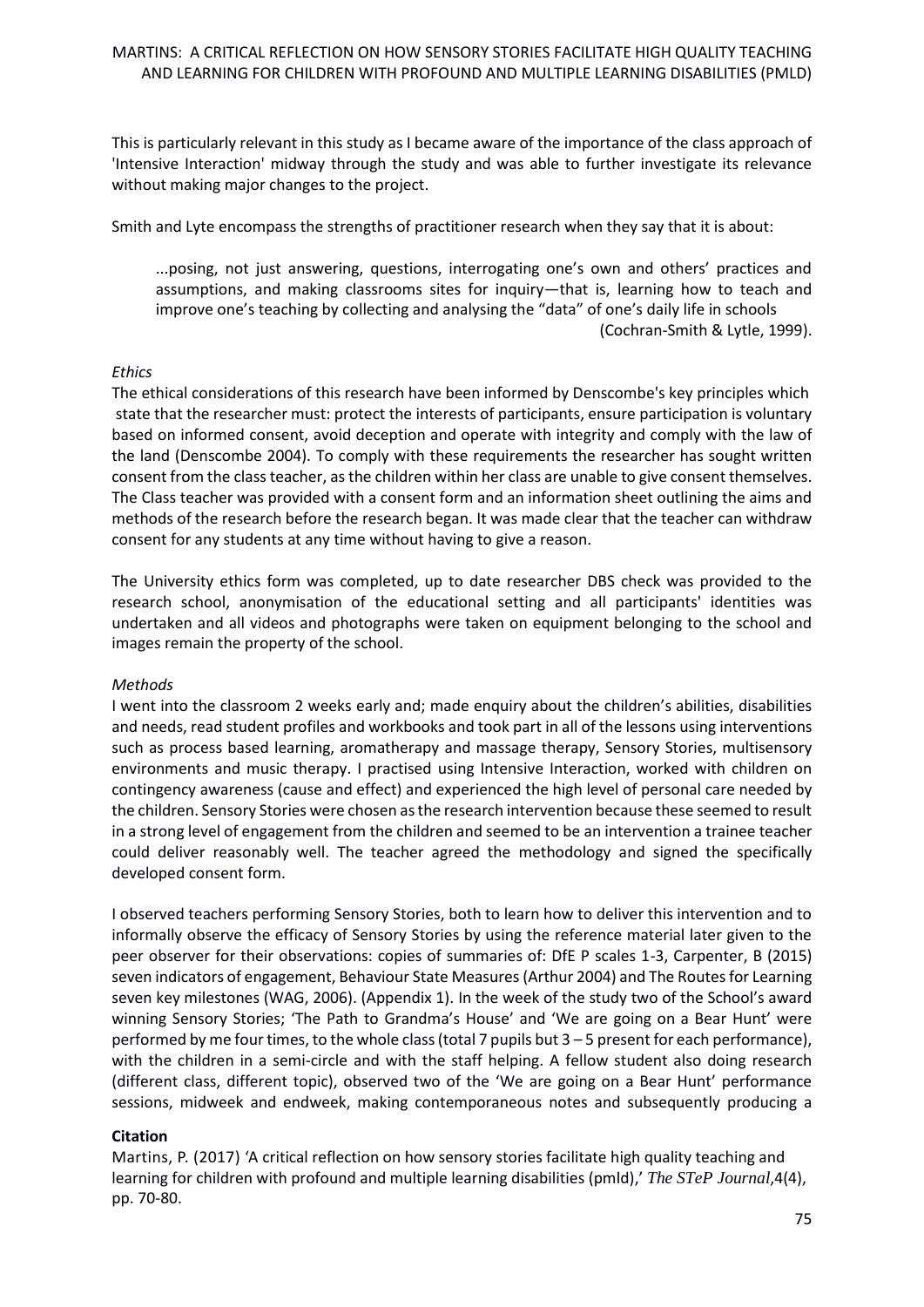formal written observation. For each observation they were supplied with copies of the documents to help assess whether students were meeting expected targets. Using the same reference material, I wrote a reflection 'on action' for each performance, in line with Schon, both to improve effectiveness as the week progressed and to assess efficacy of the intervention. Since no material work was being produced by the children, one of the TAs (Teaching Assistants), was instructed to take photos and make videos during the two peer observed sessions, of the children demonstrating achievement at relevant P levels (a scaling system which ranges from 1-8 and sits below level 1 in the National Curriculum. They are used to assess progress for children, often with learning disabilities, working below level one of the national Curriculum). I evaluated the films and the photos with respect to engagement, P levels and important sensorimotor milestones.

## *Reflective model*

For the purpose of this study I elected the use of Schon's reflective model of reflection 'in action' and reflection 'on action.' This model has been useful in terms of evaluating and analysing the data, synthesising theory and practice and informing the development of the study and bridging the gap between theory (technical rationality) and practice. (Schon 1983)

Scales explains how Schon's theories can aid a teacher Practitioner Researcher move from understanding technical rationality to acquiring tacit knowledge. She says "Schon believed that reflection begins in working practice, particularly those areas of practice where professionals are confronted with unique and confusing situations" (Scales 2008) and although "Teachers may have acquired the theoretical knowledge (technical rationality) of their subject or of the practice of teaching and learning" it is "From these real-life experiences teachers can develop tacit knowledge- a synthesis of theory and practice which they have developed for themselves." (Scales 2008)

### **Results**

During the research period I observed 3 Sensory Stories being delivered and performed 8 Sensory Stories. In general for all participants, I observed reaction, interaction and a high level of enjoyment and engagement in all the children at some point, given they were in a behaviour state that was conducive to their participation i.e. not asleep, medicated or in distress. Some children who were asleep or distressed woke and joined in or calmed during the Sensory Story session. The results given below for triangulation purposes were taken from the two peer observed Sensory Stories) and include my observations, peer observer feedback and notes on the images taken. The peer observer summarised her findings; 'at the midweek observation the Sensory Stories worked well overall to stimulate pupils and engage them'. At the endweek observation: 'the session was extremely effective in stimulating the senses of pupils'. Videos and photographs invariably showed participants laughing, smiling, responding to stimuli, giving eye contact and enjoying the Sensory Stories.

### **Researcher reflection**

In terms of Routes for Learning (WAG 2006) some children in the study noticed stimuli, responded consistently to one stimulus and initiated actions to achieve desired results (i.e. achieved one to three of the 7 key milestones). With respect to P Levels (DfE 2014) the observation records show that during the peer observed sessions children in the study group encountered activities and experiences, showed simple reflex responses, showed emerging awareness of activities and experience and had periods when they appear alert and ready to focus their attention on certain people events and objects (P1). Some children began to respond consistently to familiar people, events and objects, accepted and engaged in coactive exploration (P2i) and (P2ii); began to be proactive in their intentions for example communicate consistent preferences and affective responses and remember particular

# **Citation**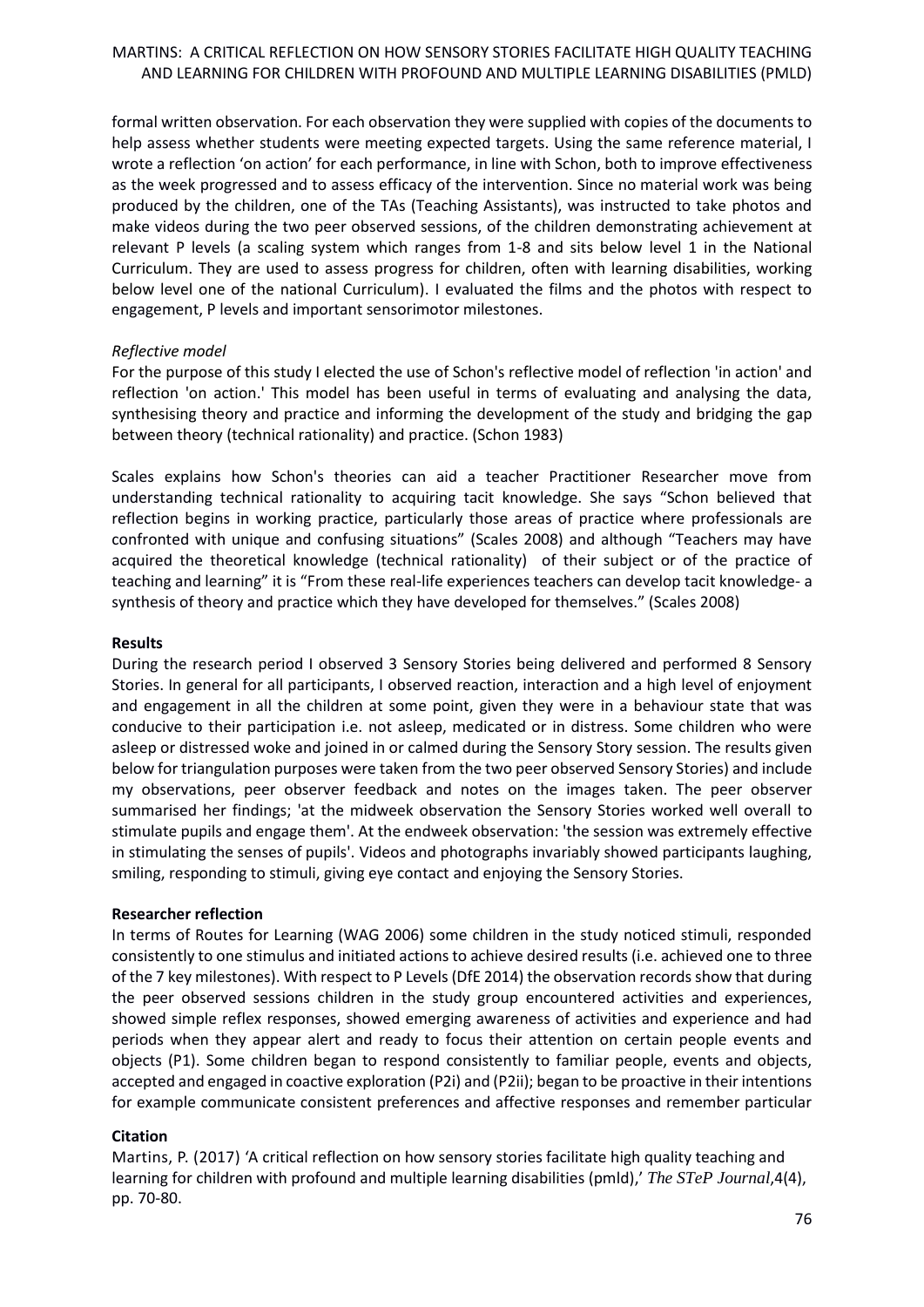characters dramatised with sensory cues. Some children were observed to seek attention through eye contact, gesture or action, sustained concentration for short periods and explored materials in increasingly complex ways for example reaching out and feeling for objects (P3i). Some children also exhibited between one and six of the Seven Indicators of Engagement (Carpenter 2015); initiation, awareness, curiosity, investigation, anticipation and persistence. The children in the study were very well acquainted with the Sensory Stories used in this study and the results may well have been very different during the period of familiarisation. The length of this period is not known. It may be useful to undertake further research comparing responses to familiar and unfamiliar Sensory Stories. If a child responded to any stimulus, during delivery of a Sensory Story, the staff would use Intensive Interaction techniques to magnify and reinforce that response, for example by using the child's name, commentary on the response, repeating the stimulus, mimicking vocalisations, closely approaching the child and touching the child. So although the initial response of the child was generated by the Sensory Story, what was observed seems likely to have been due to a combination of both the Sensory Story and the Intensive Interaction approach. The Intensive Interaction ethos in the classroom probably confounds the apparent effect of the Sensory Story by enhancing observed positive responses. Future studies to take account of each and then both would be useful.

This short study did not take into account the responses of children who were absent or asleep during the two peer observed sessions. These children were each seen to respond positively to Sensory Stories, at least on one occasion, during the preparatory and practice phases. Although she commented on this to some extent, the peer observer did not see the extent to which distressed or disengaged children became calm and engaged, during the delivery of Sensory Stories during the whole period I was involved.

Child B often responds in subtle ways and that child's responses seem to have been drowned out by the more marked responses of classmates in observation records. The responses of children seemed to be dependent on timing in relation to their treatments and routine and other factors which affected their behaviour state. It would probably be useful to revisit evaluation methods, preparation of the peer observer, the number of peer observations and the best time to perform Sensory Stories.

No images were taken of behaviour states prior to the Sensory Story and valuable information was not recorded because of this deficiency in the method. All the photographic and film evidence shows the children engaged and happy. From observer notes it is clear that expressions of dislike (e.g. child A) or complete non-engagement (e.g. asleep) were not recorded. This was also a deficiency in planning and instructions to the TAs. It seems infeasible to compare prior records of attainment with post intervention attainment for each child with PMLD in the study group because of the well documented very gradual progress generally made by this population. The study did not include a critique of my (and other adults' present) performance of the Sensory Story however the children's responses are used as a proxy measure for this. It would have been an improvement to give the peer observer written reference material on behaviour states measures and a template on which to record observations.

### **Conclusion**

In this small study, the use of Sensory Stories that are well known to the children, performed in a classroom with a strong ethos of 'Intensive Interaction', has shown some evidence of learning in relation to P scales, The Routes for Learning seven key milestones and the seven indicators of engagement, provided the children are both present and in a behaviour state that is conducive to learning. Given these results this researcher would advocate the use of Sensory stories within a PMLD

### **Citation**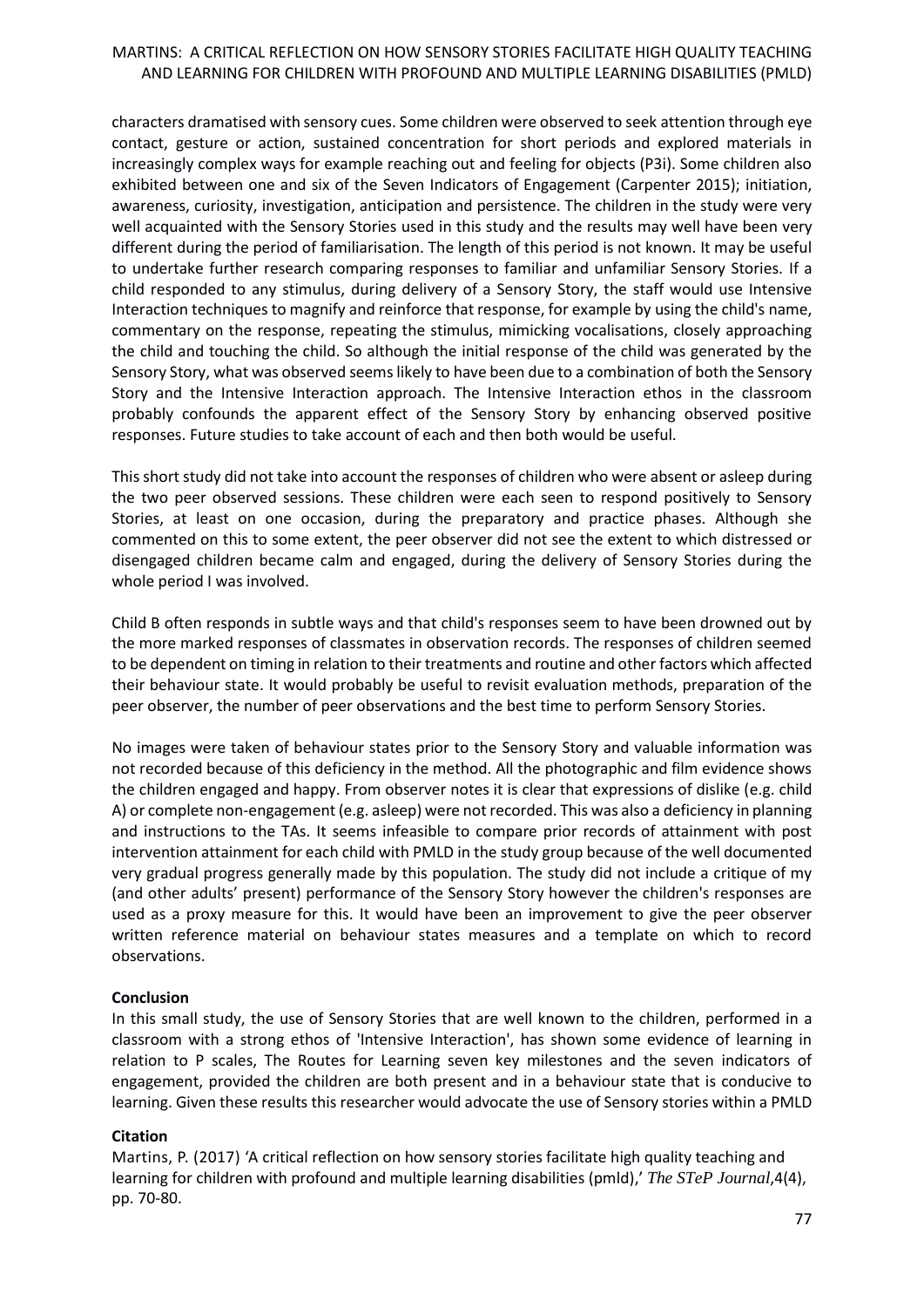class and intends to make use of them in future practice. High quality teaching was inferred from my pedagogical content knowledge, which is evidenced as having a strong impact on outcomes (Coe, Aloisi, Higgins and Elliot 2014), acquired through their research of PMLD and also through the children's responses to the stories. To further examine whether, how and to what extent Sensory Stories contribute to HQLT it would be beneficial to devise a method of research into Sensory Stories alone, taking account of lessons learned. Although unplanned, I have identified that an 'Intensive Interaction' approach is something that would merit further research.

### **References**

- Arthur, M. (2004) 'Patterns amongst behavior states, socio-communicative and activity variables in educational programs for students with profound and multiple disabilities.' *Journal of Developmental and Physical Disabilities*, 16, pp. 125–49.
- Campbell, K. (2013). *A Call to Action: Why We Need More Practitioner Research.* [Online] Available at: <http://democracyeducationjournal.org/cgi/viewcontent.cgi?article=1133&context=home>
- Carpenter, B. (2015) *Engaging learners with complex learning difficulties and disabilities.* London: Routledge (although uses the term CLDD, this can encompass PMLD and the seven indicators of engagement are useful).
- Cherry, K. (2016) *Sensorimotor stage of cognitive development.* [online] Available at[:https://www.verywell.com/sensorimotor-stage-of-cognitive-development-2795462](https://www.verywell.com/sensorimotor-stage-of-cognitive-development-2795462)
- Cochran-Smith, M., & Lytle, S. (1999). The teacher research movement: A decade later. *Educational Research*, 28(7), 15–25.
- Coe, R. Aloisi, C. Higgins, S. and Elliot, L. (2014). *What makes great teaching? Review of the underpinning research.* Durham: The Sutton Trust.
- Cotton, K. (1995). Effective schooling practices: a research synthesis---1995 update [on-line]. Available http://www.nwrel.org/scpd/esp/esp95.html#1
- Danielson, C. (1996). *Enhancing professional practice: a framework for teaching.* Alexandria, ASCD.
- Denscombe, M. (2014) *The Good Research Guide. For Small –Scale Social Research Projects*. Berkshire: Open University Press.
- DfE (2014) *P Scale - attainment targets for pupils with special educational needs.* England: DfE

Burton, D. and Bartlett, S. (2005) *Practitioner Research for Teachers.* London: Paul Chapman Publishing.

- Downing, J. A, Aldrich, J. E. and Shelly, T. (2006) See Me! Hear Me! Touch Me! Move Me!: Sensory Activities in the Early Childhood Classroom. In: *Intervention in School and Clinic, 09/01/2006, Vol.42(1), pp.54-55*
- Firth G, Elford H, Leeming C et al (2008) Intensive Interaction as a novel approach in social care: care staff's views on the practice change process. *Journal of Applied Research in Intellectual Disabilities.* 21, 1, 58-69.
- Gascoyne, S. (2012) *Treasure Baskets And Beyond Realizing The Potential Of Sensory-Rich Play.*  Maidenhead: McGraw-Hill Education
- Menter, I., Elliot, D., Hulme, M., Lewin, J. and Lowden, K. (2011) *A guide to practitioner research in education.* London: SAGE
- Imray, P., Gasquez navarro, D. and Bond, L. A (2010). *PMLD* curriculum for the 21st century. *The SLD Experience: 58: 11-17.*
- Imray, P. and Hinchcliffe, V. (2013). *Curricula for Teaching Children and Young People with Severe or Profound and Multiple Learning Difficulties: Practical strategies for educational professionals.* London: Routledge.
- Lacey, P. (1996) *The inner Life of children with Profound and Multiple Learning Disablilities.* In: Varma, V. The inner life of children with special needs. London: Whurr Publishers.

Lacey, P. (2010) SMART and SCRUFFY Targets, in *SLD Experience*, 57, 16-21.

# **Citation**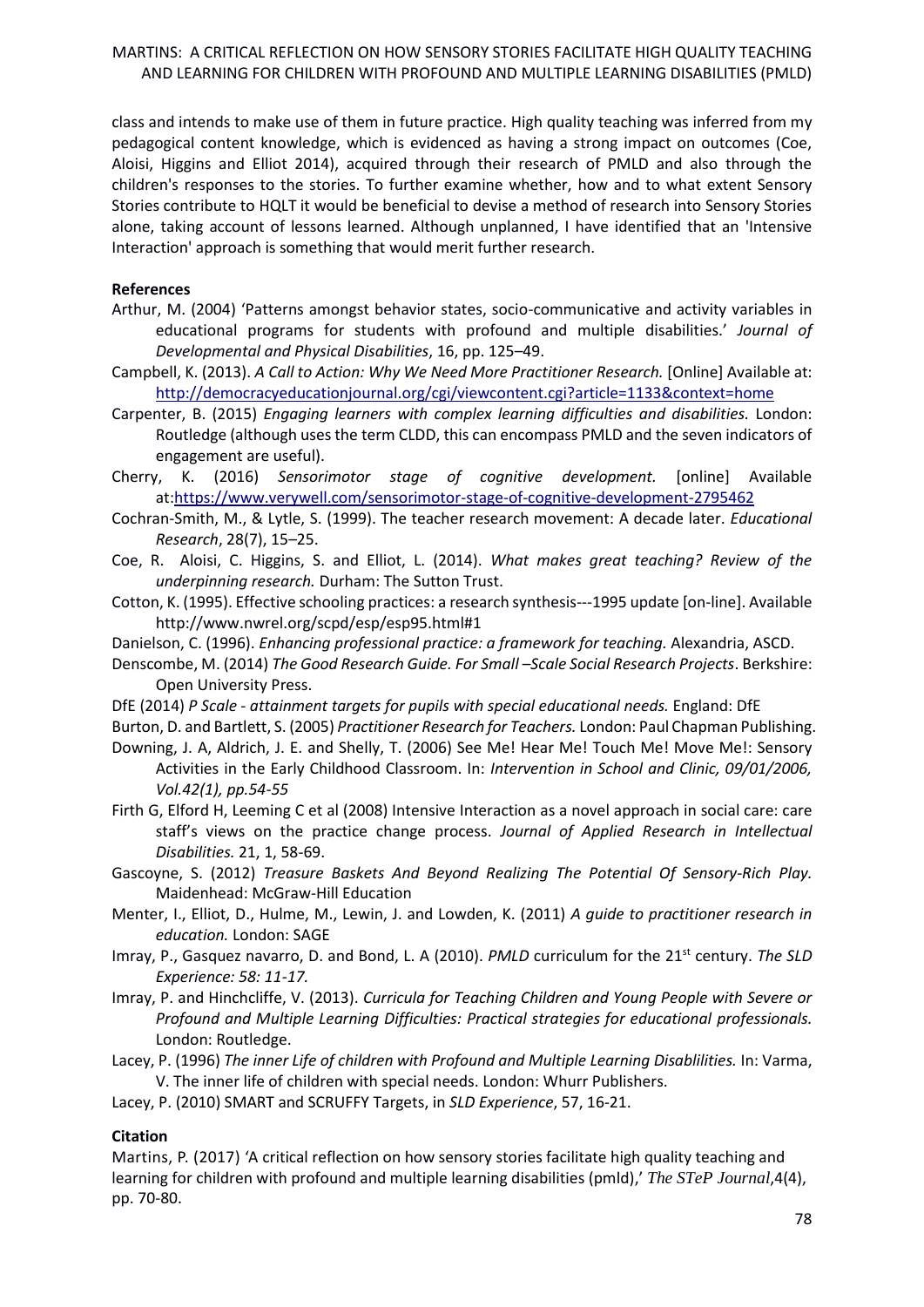Lacey, P. (2012): What People doe in the Day, *PMLD Link,* Vol 24 (1), issue 77 pp. 7 - 9

- Nind M (1996) Efficacy of Intensive Interaction: developing sociability and communication in people with severe and complex learning difficulties using an approach based on caregiver-infant interaction. In: *European Journal of Special Educational Needs*. 11, 1, 48-66.
- Nind, M and Hewett, D. (1994) *Access to communication.* London: David Fulton.
- The PMLD Network 2017. *About profound and multiple learning disabilities.* [online] Available at: *<http://www.pmldnetwork.org/PMLD%20Definition%20factsheet%20-%20standard.pdf>*
- Patterson, K. (2016*)* Sensory Stories for people with multiple disabilities: stimulating all the senses helps engage clients and enhances their social and language development. In: *ASHA Leader,*  August, 2016, Vol.21(8), p.34(3)
- Piaget, J. and Inhelder, B. (1969) *The psychology of the child.* London: Routledge
- Rieber, R, W. and Carlton, A, S. (1993) *The Collected works of L. S. Vygotsky Volume 2: Fundamentals of defectology (abnormal psychology and learning disabilities).* New York: Plenum press.
- Scales, P. (2008) *Teaching in the lifelong learning sector.* Glasgow: Bell and Bain Ltd.
- Schön, D. (1983). *The Reflective Practitioner: How professionals think in action*. London: Temple Smith
- WAG. (2006) Routes for learning: Assessment materials for learners with profound learning difficulties and additional disabilities. Cardiff: Welsh Assembly Government.
- Vygotsky, L. S. (1978). *Mind in society: The development of higher psychological processes*. Cambridge, MA: Harvard University Press.
- Weedle S (2016) The use of Intensive Interaction with people with severe-profound intellectual disability. *Learning Disability Practice.* 19, 9, 27-34.
- Wolke, D. (2013)*, "The preterm phenotype: implications for learning", presentation to the National Forum for Neuroscience in Special Education Annual Conference, "The learning and neurodevelopmental needs of children born pre-term – a conference to bridge thinking and understanding between education and neuroscience across the school years".* London: Institute of Education.

### **Appendix 1.**



#### **Citation**